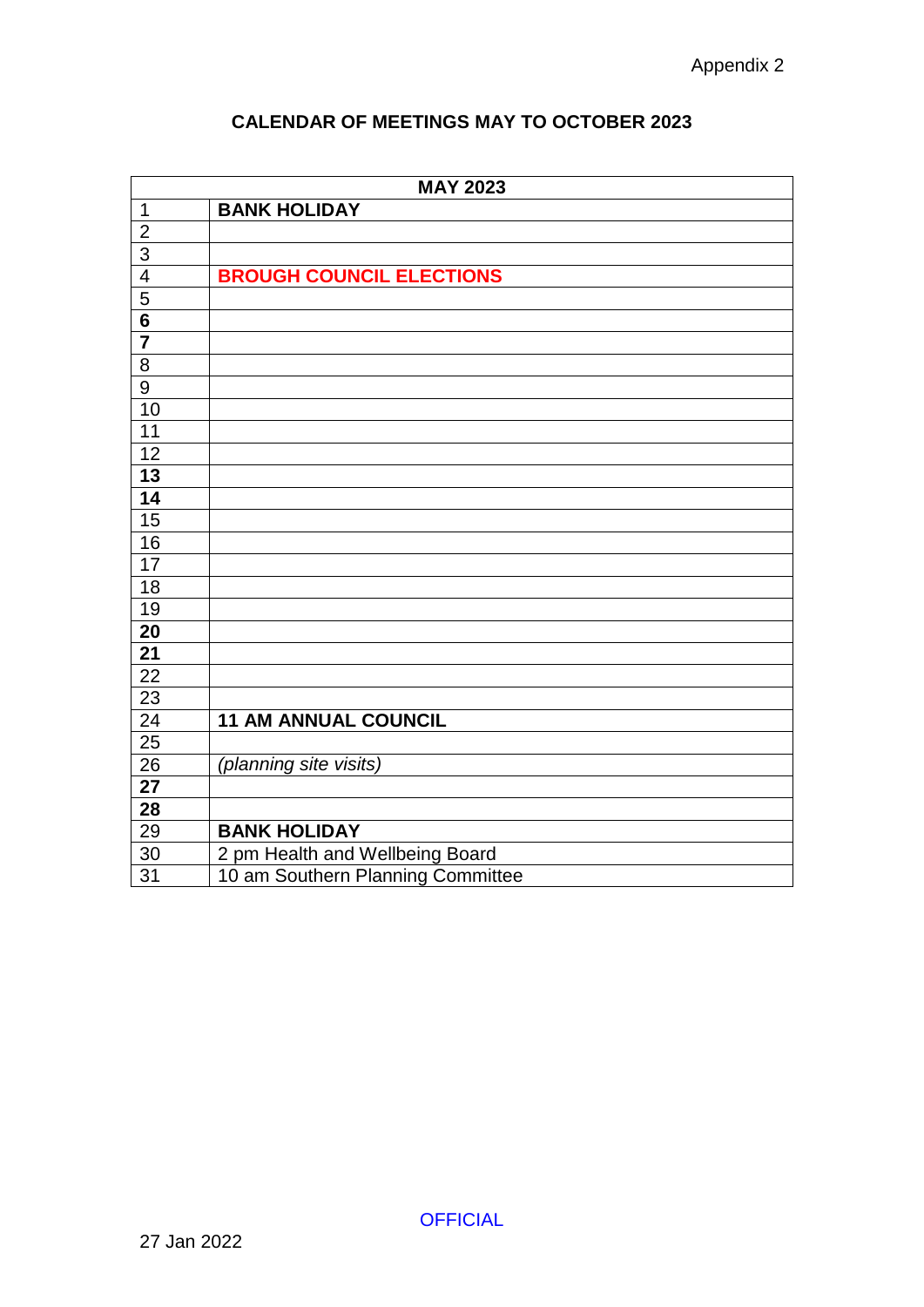| <b>JUNE 2023</b> |                                                   |  |
|------------------|---------------------------------------------------|--|
| 1                | 10.30 am Audit and Governance Committee           |  |
| $\overline{2}$   | (planning site visits)                            |  |
| $\frac{3}{4}$    |                                                   |  |
|                  |                                                   |  |
| $\overline{5}$   | 2 pm Children and Families Committee              |  |
| 6                | 2 pm Economy and Growth Committee                 |  |
| $\overline{7}$   | 10 am Northern Planning Committee                 |  |
|                  | 2 pm Finance Sub Committee                        |  |
| 8                | 10.30 am Environment and Communities Committee    |  |
| $\overline{9}$   |                                                   |  |
| $\overline{10}$  |                                                   |  |
| 11               |                                                   |  |
| 12               | 2 pm Licensing Committee                          |  |
| 13               | 10 am General Licensing Sub Committee             |  |
| $\overline{14}$  | 10 am LA School Governor Nomination Panel         |  |
| 15               | 10.30 am Corporate Policy Committee               |  |
| $\overline{16}$  | 10am Shared Services Joint Committee              |  |
|                  | (planning site visits)                            |  |
| $\overline{17}$  |                                                   |  |
| 18               |                                                   |  |
| 19               | 2 pm Public Rights of Way Committee               |  |
| 20               | 2pm Health and Wellbeing Board (informal meeting) |  |
| 21               | 10 am Strategic Planning Board                    |  |
| 22               | 10.30 am Highways and Transport Committee         |  |
| 23               | (planning site visits)                            |  |
| 24               |                                                   |  |
| $\overline{25}$  |                                                   |  |
| 26               | 10.30 am Adults and Health Committee              |  |
| 27               | 10 am Corporate Parenting Committee               |  |
| 28               | 10 am Southern Planning Committee                 |  |
| 29               | 10.30 am Scrutiny Committee                       |  |
| 30               | (planning site visits)                            |  |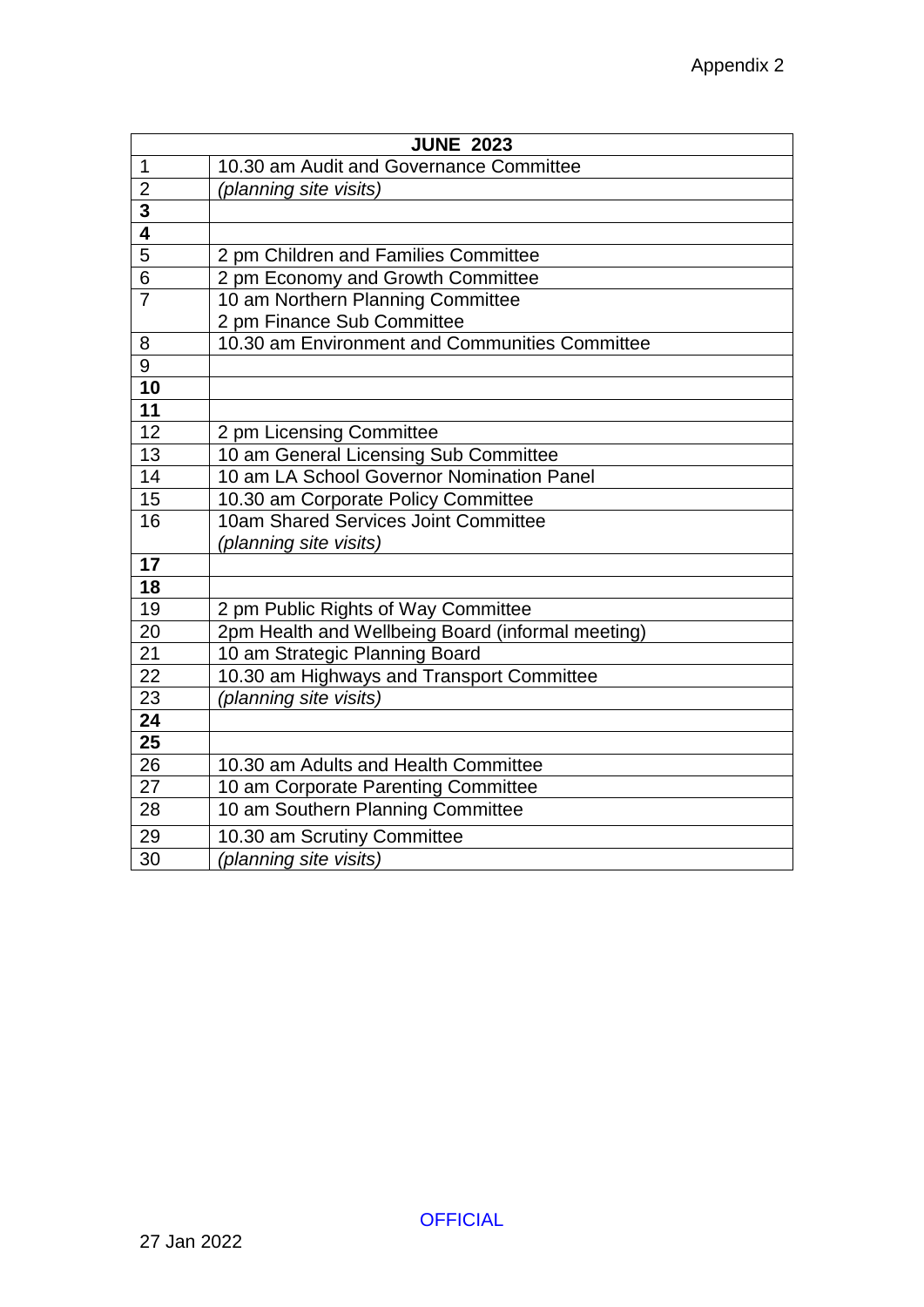| <b>JULY 2023</b> |                                                |
|------------------|------------------------------------------------|
| 1                |                                                |
| $\overline{2}$   |                                                |
| $\overline{3}$   |                                                |
| $\overline{4}$   | 10 am General Appeals Sub Committee            |
| $\overline{5}$   | 10 am Northern Planning Committee              |
|                  | 2 pm Finance Sub Committee                     |
| 6                |                                                |
| $\overline{7}$   |                                                |
| 8                |                                                |
| $\overline{9}$   |                                                |
| 10               | 2 pm Children and Families Committee           |
| 11               | 2 pm Economy and Growth Committee              |
| 12               |                                                |
| 13               | 10.30 am Corporate Policy Committee            |
| 14               |                                                |
| $\overline{15}$  |                                                |
| 16               |                                                |
| $\overline{17}$  | 10 am General Licensing Sub Committee          |
| 18               |                                                |
| $\overline{19}$  | <b>11 AM COUNCIL</b>                           |
| 20               | 10.30 am Highways and Transport Committee      |
| 21               | 10am Shared Services Joint Committee           |
|                  | (planning site visits)                         |
| 22               |                                                |
| $\overline{23}$  |                                                |
| 24               | 10.30 am Adults and Health Committee           |
| $\overline{25}$  | 2 pm Health and Wellbeing Board                |
| 26               | 10 am Strategic Planning Board                 |
| 27               | 10.30 am Environment and Communities Committee |
|                  | 2 pm Audit and Governance Committee            |
| 28               | (planning site visits)                         |
| 29               |                                                |
| 30               |                                                |
| 31               |                                                |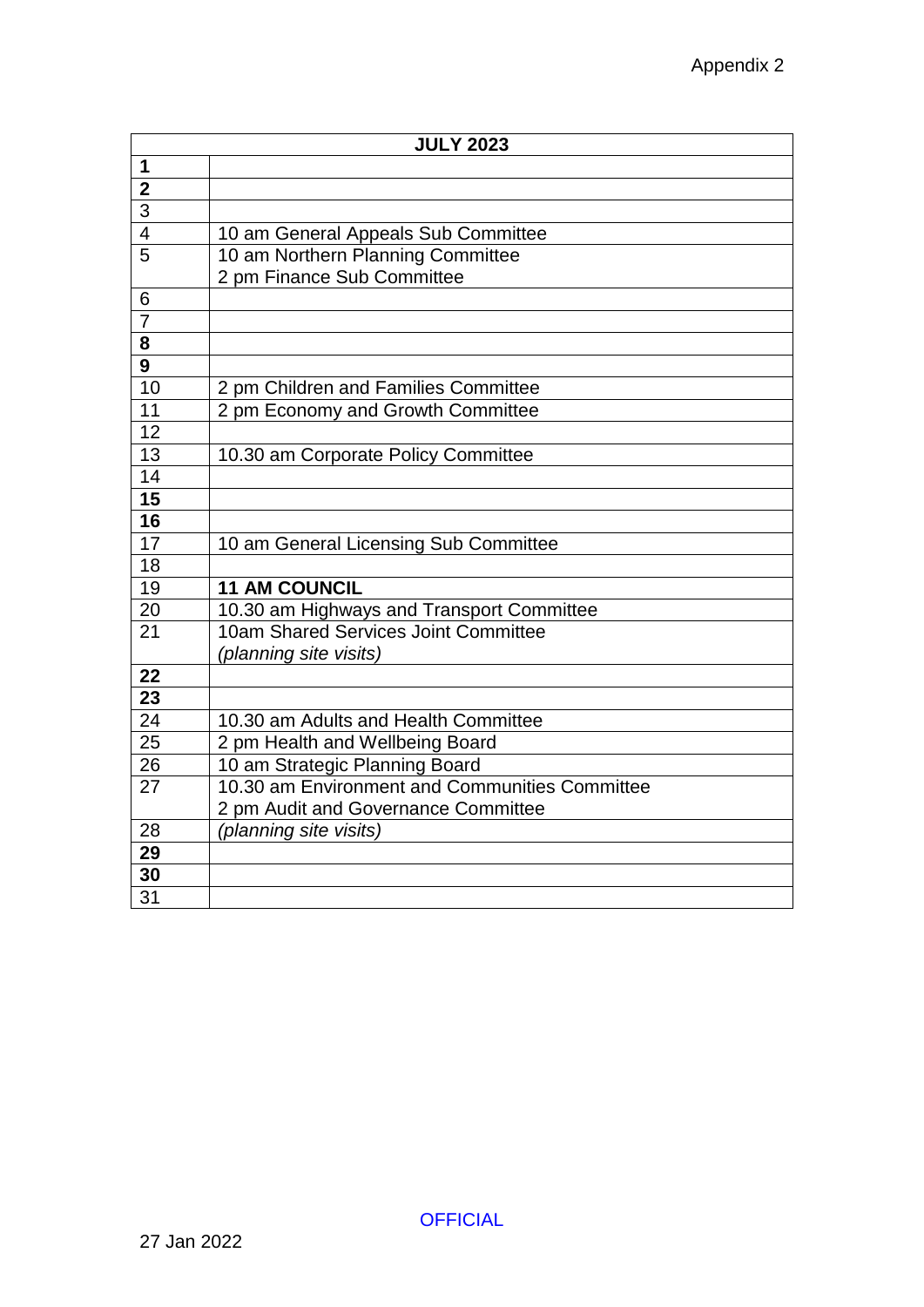| <b>AUGUST 2023</b> |                                   |
|--------------------|-----------------------------------|
| $\mathbf 1$        |                                   |
|                    | 10 am Southern Planning Committee |
| $\frac{2}{3}$      |                                   |
|                    | (planning site visits)            |
| $\frac{4}{5}$      |                                   |
|                    |                                   |
| $\overline{7}$     |                                   |
| $\overline{8}$     |                                   |
| $\overline{9}$     | 10 am Northern Planning Committee |
| 10                 |                                   |
| 11                 |                                   |
| $\overline{12}$    |                                   |
| $\overline{13}$    |                                   |
| $\overline{14}$    |                                   |
| 15                 |                                   |
| 16                 |                                   |
| 17                 |                                   |
| 18                 | (planning site visits)            |
| 19                 |                                   |
| 20                 |                                   |
| 21                 |                                   |
| 22                 |                                   |
| 23                 | 10 am Strategic Planning Board    |
| $\overline{24}$    |                                   |
| $\overline{25}$    | (planning site visits)            |
| $2\overline{6}$    |                                   |
| 27                 |                                   |
| 28                 | <b>BANK HOLIDAY</b>               |
| 29                 |                                   |
| 30                 | 10 am Southern Planning Committee |
| $\overline{31}$    |                                   |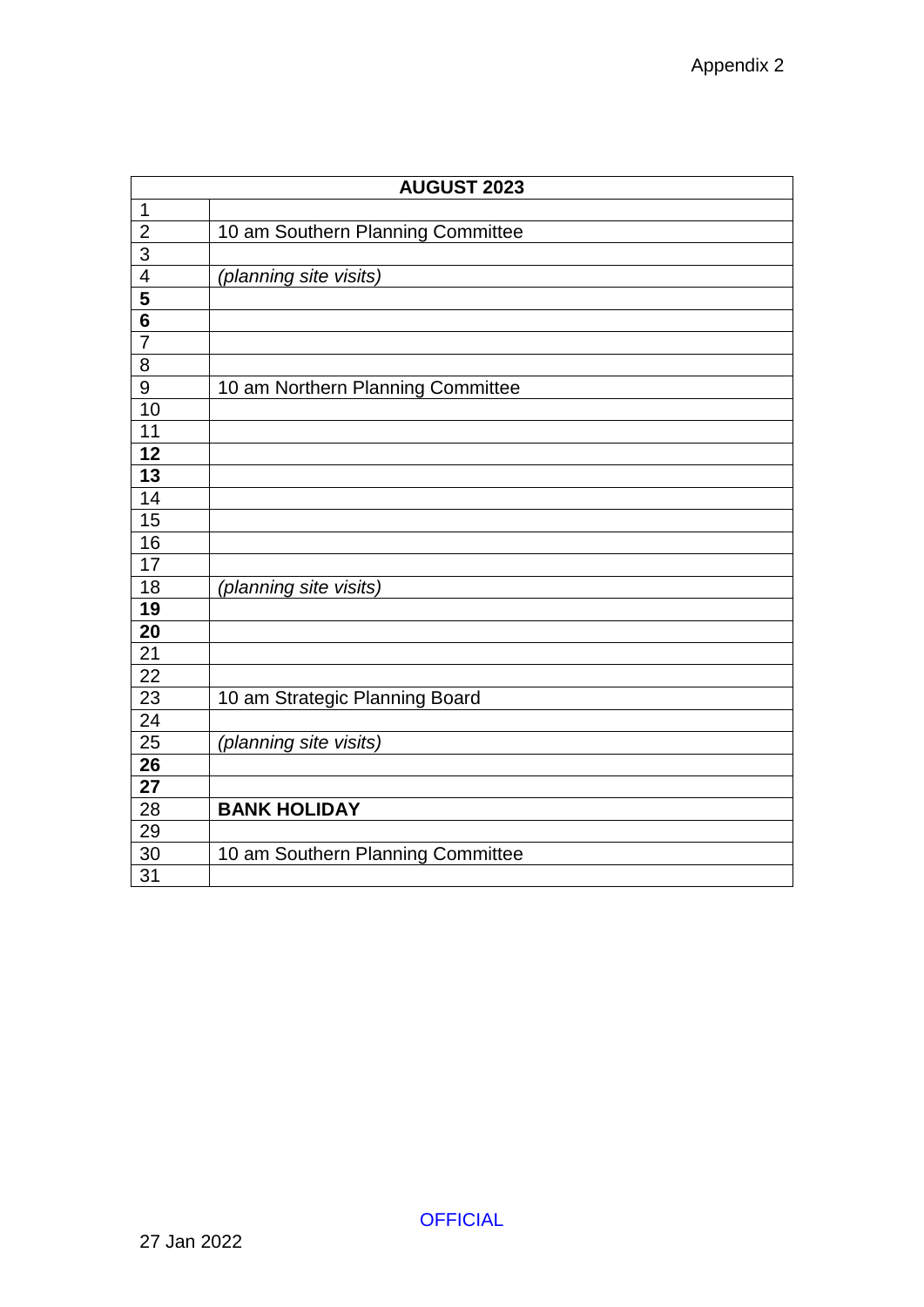| <b>SEPTEMBER 2023</b>   |                                                |
|-------------------------|------------------------------------------------|
| 1                       | (planning site visits)                         |
| $\overline{\mathbf{2}}$ |                                                |
| $\overline{3}$          |                                                |
| $\overline{4}$          | 2 pm Licensing committee                       |
| $\overline{5}$          | 10 am General Appeals Sub Committee            |
|                         | 2 pm Corporate Parenting Committee             |
| 6                       | 10 am Northern Planning Committee              |
| $\overline{7}$          | 10.30 am Scrutiny Committee                    |
| 8                       |                                                |
| $\overline{\mathbf{g}}$ |                                                |
| $\overline{10}$         |                                                |
| 11                      | 2 pm Public Rights of Way Sub Committee        |
| 12                      | 2 pm Economy and Growth Committee              |
| 13                      | 10 am LA School Governor Nomination Panel      |
|                         | 2 pm Finance Sub Committee                     |
| 14                      |                                                |
| 15                      | (planning site visits)                         |
| 16                      |                                                |
| $\overline{17}$         |                                                |
| 18                      | 2 pm Children and Families Committee           |
| 19                      | 10 am General Licensing Sub Committee          |
| 20                      | 10 am Strategic Planning Board                 |
| 21                      | 10.30 am Highways and Transport Committee      |
| 22                      | 10 am Shared Services Joint Committee          |
|                         | (planning site visits)                         |
| 23                      |                                                |
| $\overline{24}$         |                                                |
| $\overline{25}$         | 10.30 am Adults and Health Committee           |
| $\overline{26}$         | 2 pm Health and Wellbeing Board                |
| $\overline{27}$         | 10 am Southern Planning Committee              |
| 28                      | 10.30 am Environment and Communities Committee |
|                         | 2 pm Audit and Governance Committee            |
| 29                      | (planning site visits)                         |
| 30                      |                                                |